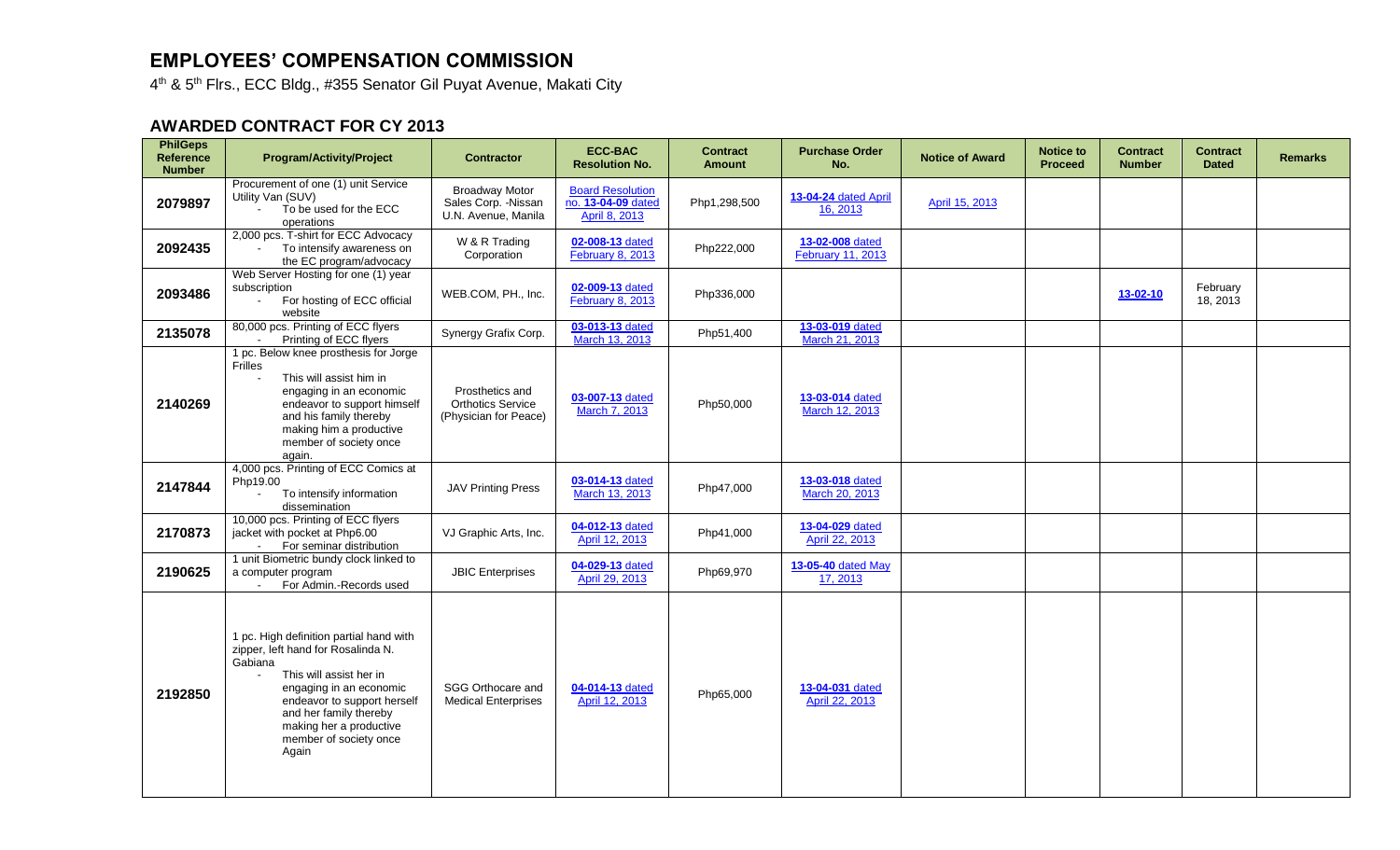| <b>PhilGeps</b><br>Reference<br><b>Number</b> | <b>Program/Activity/Project</b>                                                                                                                                                                                                                                                            | <b>Contractor</b>                               | <b>ECC-BAC</b><br><b>Resolution No.</b> | <b>Contract</b><br><b>Amount</b> | <b>Purchase Order</b><br>No.      | <b>Notice of Award</b> | <b>Notice to</b><br><b>Proceed</b> | <b>Contract</b><br><b>Number</b> | <b>Contract</b><br><b>Dated</b> | <b>Remarks</b>                                   |
|-----------------------------------------------|--------------------------------------------------------------------------------------------------------------------------------------------------------------------------------------------------------------------------------------------------------------------------------------------|-------------------------------------------------|-----------------------------------------|----------------------------------|-----------------------------------|------------------------|------------------------------------|----------------------------------|---------------------------------|--------------------------------------------------|
| 2192882                                       | 1 pc. Mechanical above elbow<br>prosthesis, left arm for Noel Edano<br>This will assist her in<br>engaging in an economic<br>endeavor to support herself<br>and his family thereby<br>making her a productive<br>member of society once<br>again                                           | SGG Orthocare and<br><b>Medical Enterprises</b> | 04-013-13 dated<br>April 12, 2013       | Php130,000                       | 13-04-030 dated<br>April 19, 2013 |                        |                                    |                                  |                                 |                                                  |
| 2192914                                       | 2 pcs. High definition partial hand with<br>zipper, left and right hands for Jose<br>Judith Habunal<br>This will assist him in<br>$\sim$<br>engaging in an economic<br>endeavor to support himself<br>and his family thereby<br>making him a productive<br>member of society once<br>again | SGG Orthocare and<br><b>Medical Enterprises</b> | 04-015-13 dated<br>April 12, 2013       | Php110,000                       | 13-04-032 dated<br>April 22, 2013 |                        |                                    |                                  |                                 |                                                  |
| 2204735                                       | <b>Consultancy Service for Quality</b><br>Management Service<br>To improve ECC<br>$\sim$<br>performance recognizing the<br>International Organization<br>for Standardization (ISO)<br>9000 series which ensures<br>consistency of services<br>through quality processes                    |                                                 | 06-010-13 dated<br>June 10, 2013        |                                  |                                   |                        |                                    |                                  |                                 | Declaring the<br>failure of the<br>third bidding |
| 2217216                                       | 1 unit Multi-Function Digital Copying<br>machine (fax, scan & copy)<br>For Admin.-Records used                                                                                                                                                                                             | Pantronics<br>International Corp.               | 05-017-13 dated<br>May 17, 2013         | Php59,000                        | 13-05-042 dated<br>May 24, 2013   |                        |                                    |                                  |                                 |                                                  |
| 2230148                                       | 1 unit High definition partial hand<br>cosmetic gloves, right hand for Walter<br>Andal<br>This will assist him in<br>$\blacksquare$<br>engaging in an economic<br>endeavor to support himself<br>and his family thereby<br>making him a productive<br>member of society once<br>again      | SGG Orthocare and<br><b>Medical Enterprises</b> | 05-024-13 dated<br>May 24, 2013         | Php70,000                        | 13-05-044 dated<br>May 31, 2013   |                        |                                    |                                  |                                 |                                                  |
| 2264590                                       | 1 unit Wireless Router<br>For ECC Multi-purpose Hall<br>$\blacksquare$<br>wireless internet connection                                                                                                                                                                                     | Maitilink Systems,<br>Inc.                      | 07-022-13 dated<br>July 22, 2013        | Php4,700                         | 13-07-53 dated July<br>22, 2013   |                        |                                    |                                  |                                 |                                                  |
| 2280197                                       | <b>Consultancy Service for Quality</b><br>Management Service<br>To improve ECC<br>$\Delta \sim 100$<br>performance recognizing the<br>International Organization<br>for Standardization (ISO)<br>9000 series which ensures<br>consistency of services<br>through quality processes         | Rosehall<br>Management<br>Consultants, Inc.     | 07-029-13 dated<br>July 29, 2013        | Php249,760                       |                                   |                        | August 22,<br>2013                 | 13-08-26                         | August 12,<br>2013              |                                                  |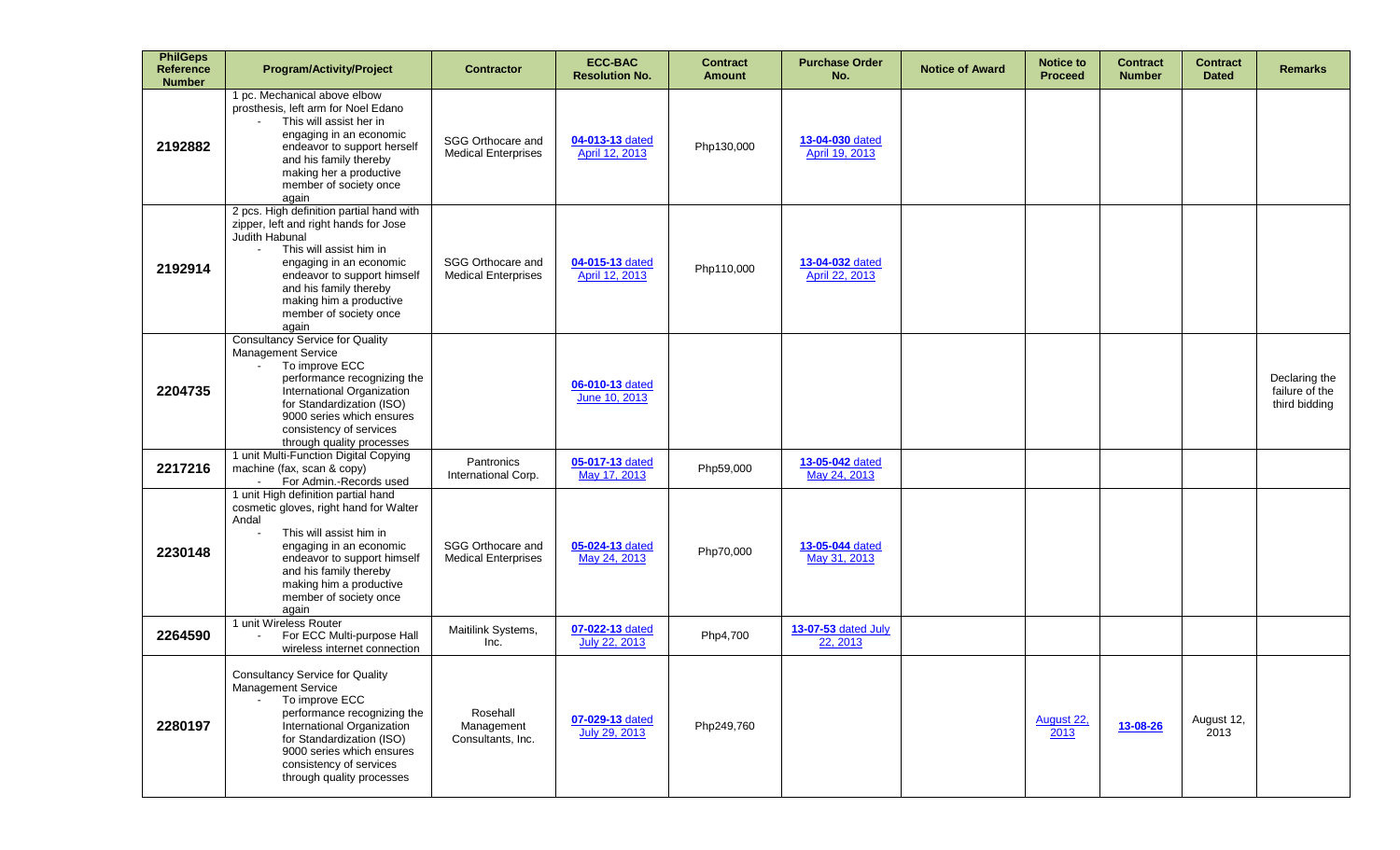| <b>PhilGeps</b><br><b>Reference</b><br><b>Number</b> | <b>Program/Activity/Project</b>                                                                                                                                                                                                                                                                                                                                               | <b>Contractor</b>                                                    | <b>ECC-BAC</b><br><b>Resolution No.</b>                                                                                           | <b>Contract</b><br><b>Amount</b> | <b>Purchase Order</b><br>No.             | <b>Notice of Award</b> | <b>Notice to</b><br><b>Proceed</b> | <b>Contract</b><br><b>Number</b> | <b>Contract</b><br><b>Dated</b> | <b>Remarks</b> |
|------------------------------------------------------|-------------------------------------------------------------------------------------------------------------------------------------------------------------------------------------------------------------------------------------------------------------------------------------------------------------------------------------------------------------------------------|----------------------------------------------------------------------|-----------------------------------------------------------------------------------------------------------------------------------|----------------------------------|------------------------------------------|------------------------|------------------------------------|----------------------------------|---------------------------------|----------------|
| 2283269                                              | 1 pc. Above knee endoskeletal, left<br>prosthesis for Vincent Alithao<br>This will assist him in<br>engaging in an economic<br>endeavor to support himself<br>and his family thereby<br>making him a productive<br>member of society once<br>again                                                                                                                            | Prosthetics and<br><b>Orthotics Service</b><br>(Physician for Peace) | 07-024-13 dated<br>July 24, 2013                                                                                                  | Php65,500                        | 13-07-55 dated July<br>24, 2013          |                        |                                    |                                  |                                 |                |
| 2304914                                              | <b>Dedicated Internet Access</b><br>12 Bandwith: 5mbps dedicated link<br>Specifications:<br>- /28 IP Block (Public: IP Address)<br><b>MRTG (Multi Router Traffic</b><br>Grapher) - bandwith graphing tool<br>24/7 Technical Support<br>24/7 Live Monitoring<br>For ECC dedicated internet<br>connection                                                                       | <b>ComClark Network</b><br>and Technology Corp.                      | 09-009-13 dated<br>September 9, 2013<br><b>Referendum</b><br><b>Resolution No. 13-</b><br><b>11-31 dated</b><br>November 31, 2013 | Php319,200                       |                                          | <b>January 6, 2014</b> | January 20,<br>2014                | 14-01-03                         | January 23,<br>2014             |                |
| 2308172                                              | 1 pc. Above knee endoskeletal left<br>(AK/L) sach foot, lower and upper<br>pyramid, pylon tube, socket high temp.<br>polypropylenes plastic, knee<br>prosthesis left for Alexander Pabayos<br>This will assist him in<br>engaging in an economic<br>endeavor to support himself<br>and his family thereby<br>making him a productive<br>member of society once<br>again       | Prosthetics and<br><b>Orthotics Service</b><br>(Physician for Peace) | 07-031-13 dated<br>July 31, 2013                                                                                                  | Php65,500                        | 13-08-56 dated<br>August 6, 2013         |                        |                                    |                                  |                                 |                |
| 2308202                                              | 1 pc. Above knee endoskeletal left<br>(AK/L) sach foot, lower and upper<br>pyramid, pylon tube, socket high temp.<br>polypropylenes plastic, knee<br>prosthesis left for Christopher<br>Oliquino<br>This will assist him in<br>engaging in an economic<br>endeavor to support himself<br>and his family thereby<br>making him a productive<br>member of society once<br>again | Prosthetics and<br><b>Orthotics Service</b><br>(Physician for Peace) | 07-031-13-A dated<br>July 31, 2013                                                                                                | Php65,500                        | 13-08-57 dated<br><b>August 6, 2013</b>  |                        |                                    |                                  |                                 |                |
| 2310231                                              | 3,000 pcs. Printing of ECC Comics<br>(Vol. 1) at Php11.75<br>Reprinting of ECC Comics<br>to replenish materials for<br>information dissemination                                                                                                                                                                                                                              | <b>Gilcor Printing Press</b>                                         | 08-028-13-A dated<br><b>August 28, 2013</b>                                                                                       | Php33,900                        | 13-08-63 dated<br><b>August 30, 2013</b> |                        |                                    |                                  |                                 |                |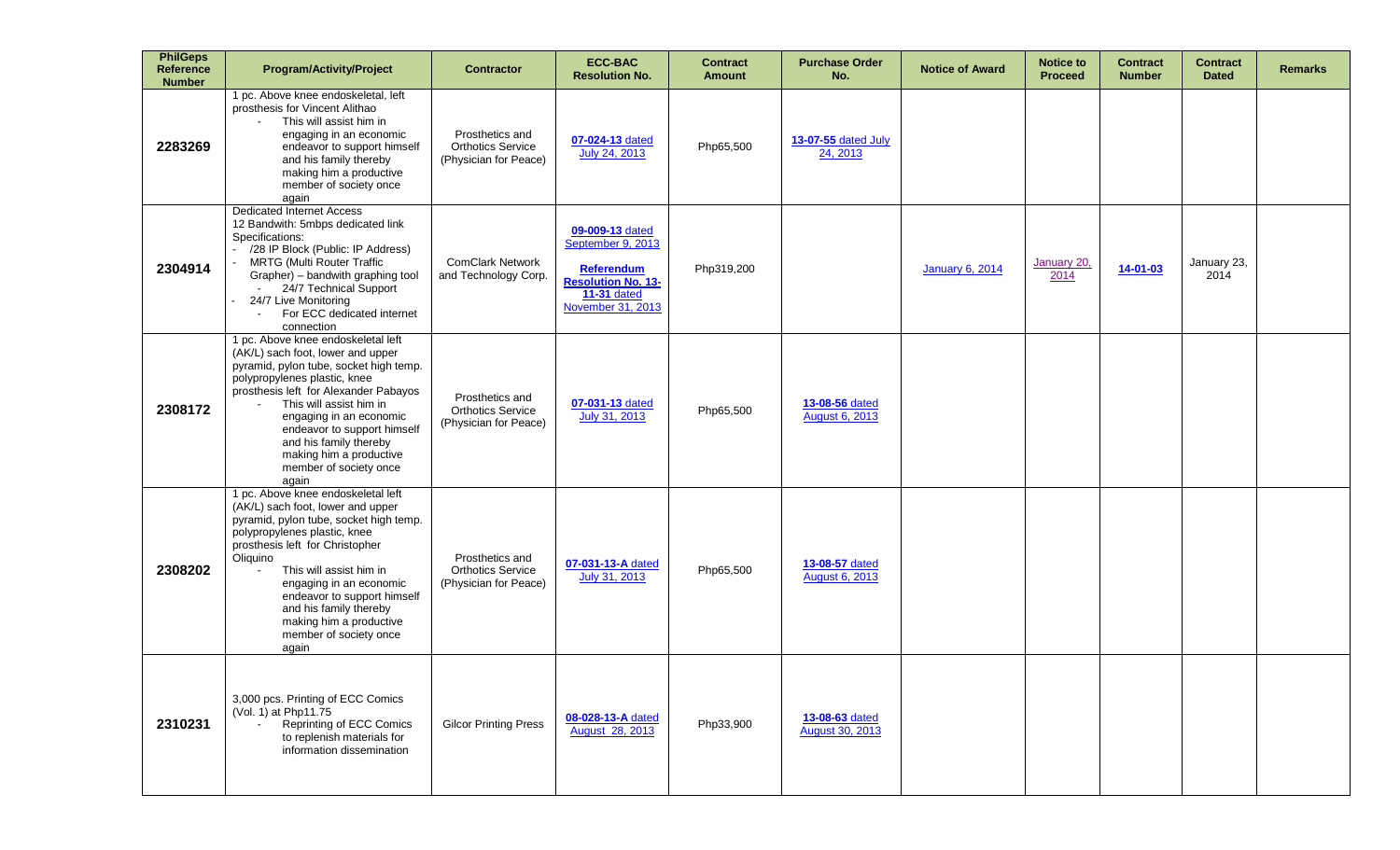| <b>PhilGeps</b><br><b>Reference</b><br><b>Number</b> | <b>Program/Activity/Project</b>                                                                                                                                                                                                                                                                                                                                       | <b>Contractor</b>                               | <b>ECC-BAC</b><br><b>Resolution No.</b>                                                                        | <b>Contract</b><br><b>Amount</b> | <b>Purchase Order</b><br>No.             | <b>Notice of Award</b>  | <b>Notice to</b><br><b>Proceed</b> | <b>Contract</b><br><b>Number</b> | <b>Contract</b><br><b>Dated</b> | <b>Remarks</b> |
|------------------------------------------------------|-----------------------------------------------------------------------------------------------------------------------------------------------------------------------------------------------------------------------------------------------------------------------------------------------------------------------------------------------------------------------|-------------------------------------------------|----------------------------------------------------------------------------------------------------------------|----------------------------------|------------------------------------------|-------------------------|------------------------------------|----------------------------------|---------------------------------|----------------|
| 2315412                                              | 2 units Supply, delivery and<br>installation of Submersible non-clog<br>waste water pump<br>To replace the dilapidated<br>$\sim$<br>and damaged submersible<br>discharge water pump<br>located at the basement<br>driveway area of ECC<br>building                                                                                                                    | All Systems, Inc.                               | 08-028-13<br>dated August 28,<br>2013                                                                          | Php156,110                       | 13-08-64 dated<br><b>August 30, 2013</b> |                         |                                    |                                  |                                 |                |
| 2317061                                              | 1 pc. High definition, silicone finger for<br>Edgardo P. Tabag<br>This will assist him in<br>engaging in an economic<br>endeavor to support himself<br>and his family thereby<br>making him a productive<br>member of society once<br>again                                                                                                                           | SGG Orthocare and<br><b>Medical Enterprises</b> | 08-016-13<br>dated August 16,<br>2013                                                                          | Php25,000                        | 13-08-62 dated<br><b>August 22, 2013</b> |                         |                                    |                                  |                                 |                |
| 2322205                                              | Supply and delivery of ICT Hardware<br>and Software<br>For the deployment of<br>$\blacksquare$<br>CDMS, DKIS, HRMIS,<br>RDMS, PMIS and upgrading<br>of EDD Data Center                                                                                                                                                                                                | Inter-Island<br>Information Systems,<br>Inc.    | 11-007-13-A<br>dated November 7,<br>2013<br><b>Board Resolution</b><br>No. 13-11-39 dated<br>November 29, 2013 | Php2,850,000                     | 14-01-2 dated<br><b>January 14, 2014</b> | <b>January 13, 2014</b> |                                    |                                  |                                 |                |
| 2331790                                              | 3,000 pcs. Printing of ECC Comics<br>(Vol. 3) at Php11.75<br><b>Reprinting of ECC Comics</b><br>to replenish materials for<br>information dissemination                                                                                                                                                                                                               | <b>Gilcor Printing Press</b>                    | 08-030-13 dated<br><b>August 30, 2013</b>                                                                      | Php34,500                        | 13-09-66 dated<br>September 5, 2013      |                         |                                    |                                  |                                 |                |
| 2351313                                              | Printing of ECC flyers<br>14,000 pcs. Two flyers (List of<br>Occupational Diseases and the ECC)<br>at Php1.25<br>42,000 pcs. Six flyers (How to file<br>claim @ SSS, How to file claim @<br>GSIS, KaGabay Program, Employers'<br>Responsibilities, ECP and QRTP) at<br>Php0.44<br>Reprinting of ECC flyers to<br>replenish materials for<br>information dissemination | <b>Gilcor Printing Press</b>                    | 09-020-13 dated<br>September 20,<br>2013                                                                       | Php34,720                        | 13-09-81 dated<br>September 25, 2013     |                         |                                    |                                  |                                 |                |
| 2351362                                              | 1 unit Digital Copying Machine<br>For Board meetings<br>$\blacksquare$                                                                                                                                                                                                                                                                                                | Copy Data Systems<br>Corp.                      | $10 - 02 - 13$<br>dated October 2.<br>2013                                                                     | Php50,000                        | 13-10-88 dated<br>October 4, 2013        |                         |                                    |                                  |                                 |                |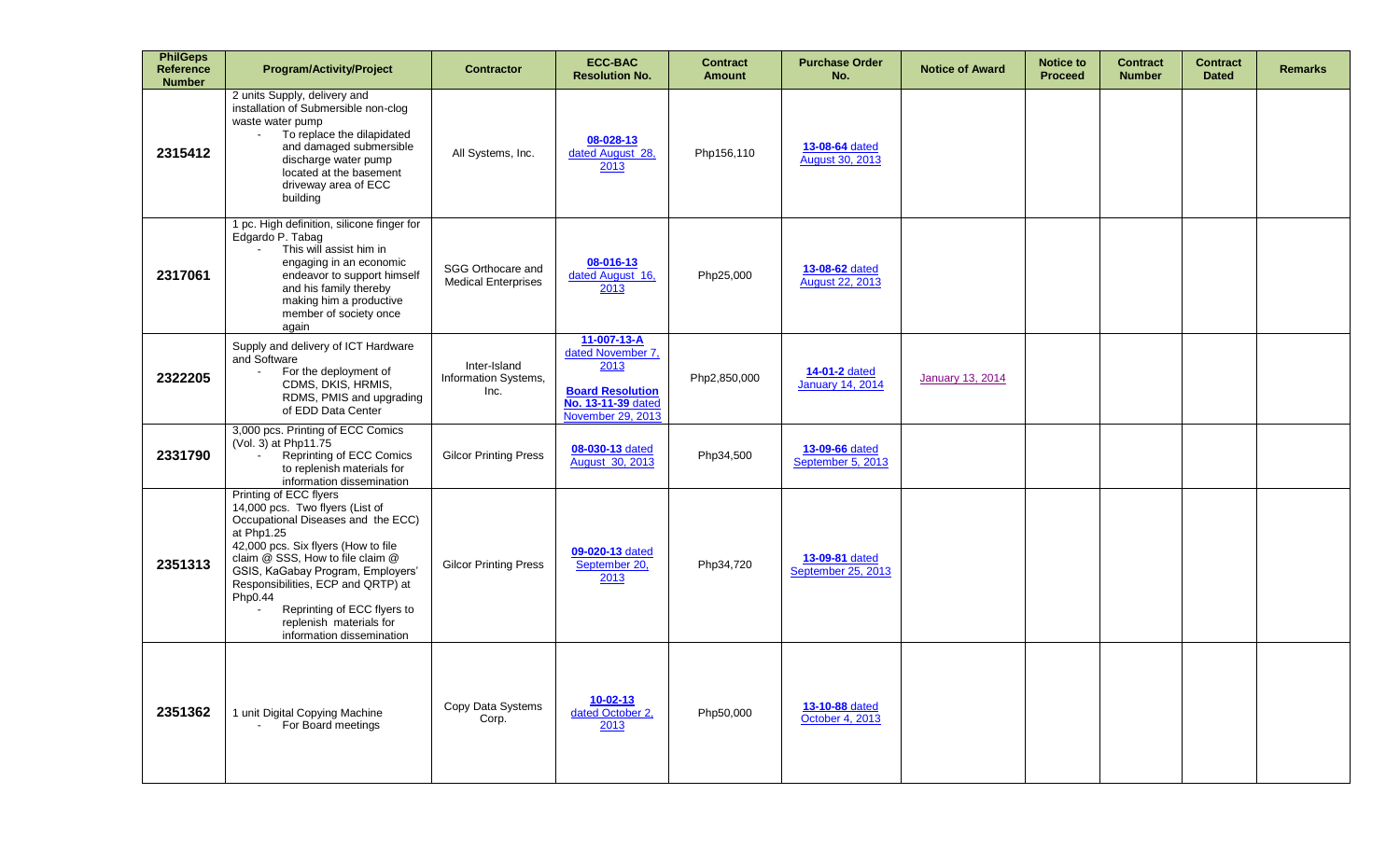| <b>PhilGeps</b><br><b>Reference</b><br><b>Number</b> | <b>Program/Activity/Project</b>                                                                                                                                                                                                                                                                                                                       | <b>Contractor</b>                               | <b>ECC-BAC</b><br><b>Resolution No.</b>    | <b>Contract</b><br><b>Amount</b> | <b>Purchase Order</b><br>No.         | <b>Notice of Award</b> | <b>Notice to</b><br><b>Proceed</b> | <b>Contract</b><br><b>Number</b> | <b>Contract</b><br><b>Dated</b> | <b>Remarks</b> |
|------------------------------------------------------|-------------------------------------------------------------------------------------------------------------------------------------------------------------------------------------------------------------------------------------------------------------------------------------------------------------------------------------------------------|-------------------------------------------------|--------------------------------------------|----------------------------------|--------------------------------------|------------------------|------------------------------------|----------------------------------|---------------------------------|----------------|
| 2353570                                              | 1 pc. Conventional above elbow<br>mechanical hand prosthesis for Edwin<br>O. Lavares<br>This will assist him in<br>$\mathbf{r}$<br>engaging in an economic<br>endeavor to support himself<br>and his family thereby<br>making him a productive<br>member of society once<br>again                                                                     | SGG Orthocare and<br><b>Medical Enterprises</b> | 09-024-13-C dated<br>September 24,<br>2013 | Php145,000                       | 13-09-78 dated<br>September 25, 2013 |                        |                                    |                                  |                                 |                |
| 2353582                                              | 1 pc. High definition silicone partial<br>hand with zipper for Orlando Pical<br>(Cebu City)<br>This will assist him in<br>$\mathbf{r}$<br>engaging in an economic<br>endeavor to support himself<br>and his family thereby<br>making him a productive<br>member of society once<br>again                                                              | SGG Orthocare and<br><b>Medical Enterprises</b> | 09-024-13 dated<br>September 24,<br>2013   | Php80,000                        | 13-09-76 dated<br>September 25, 2013 |                        |                                    |                                  |                                 |                |
| 2353595                                              | 1 pc. High definition silicone hand with<br>zipper for Mark Jim Evangelista (Cebu<br>City)<br>This will assist him in<br>engaging in an economic<br>endeavor to support himself<br>and his family thereby<br>making him a productive<br>member of society once<br>again                                                                               | SGG Orthocare and<br><b>Medical Enterprises</b> | 09-024-13-G dated<br>September 24,<br>2013 | Php80,000                        | 13-09-74 dated<br>September 25, 2013 |                        |                                    |                                  |                                 |                |
| 2353607                                              | 1 pc. Above knee endoskeletal right<br>sach foot lower and upper pyramid<br>pylon tube socket high temp.<br>polypropylenes plastic, knee joint for<br>Ruel B. Valenzuela<br>This will assist him in<br>engaging in an economic<br>endeavor to support himself<br>and his family thereby<br>making him a productive<br>member of society once<br>again | SGG Orthocare and<br><b>Medical Enterprises</b> | 09-024-13-E dated<br>September 24,<br>2013 | Php62,000                        | 13-09-79 dated<br>September 25, 2013 |                        |                                    |                                  |                                 |                |
| 2353622                                              | 2 pcs. High definition silicone cosmetic<br>finger for Domingo S. Guiwed (Baguio<br>City)<br>This will assist him in<br>engaging in an economic<br>endeavor to support himself<br>and his family thereby<br>making him a productive<br>member of society once<br>again                                                                                | SGG Orthocare and<br><b>Medical Enterprises</b> | 09-024-13-D dated<br>September 24,<br>2013 | Php60,000                        | 13-09-72 dated<br>September 25, 2013 |                        |                                    |                                  |                                 |                |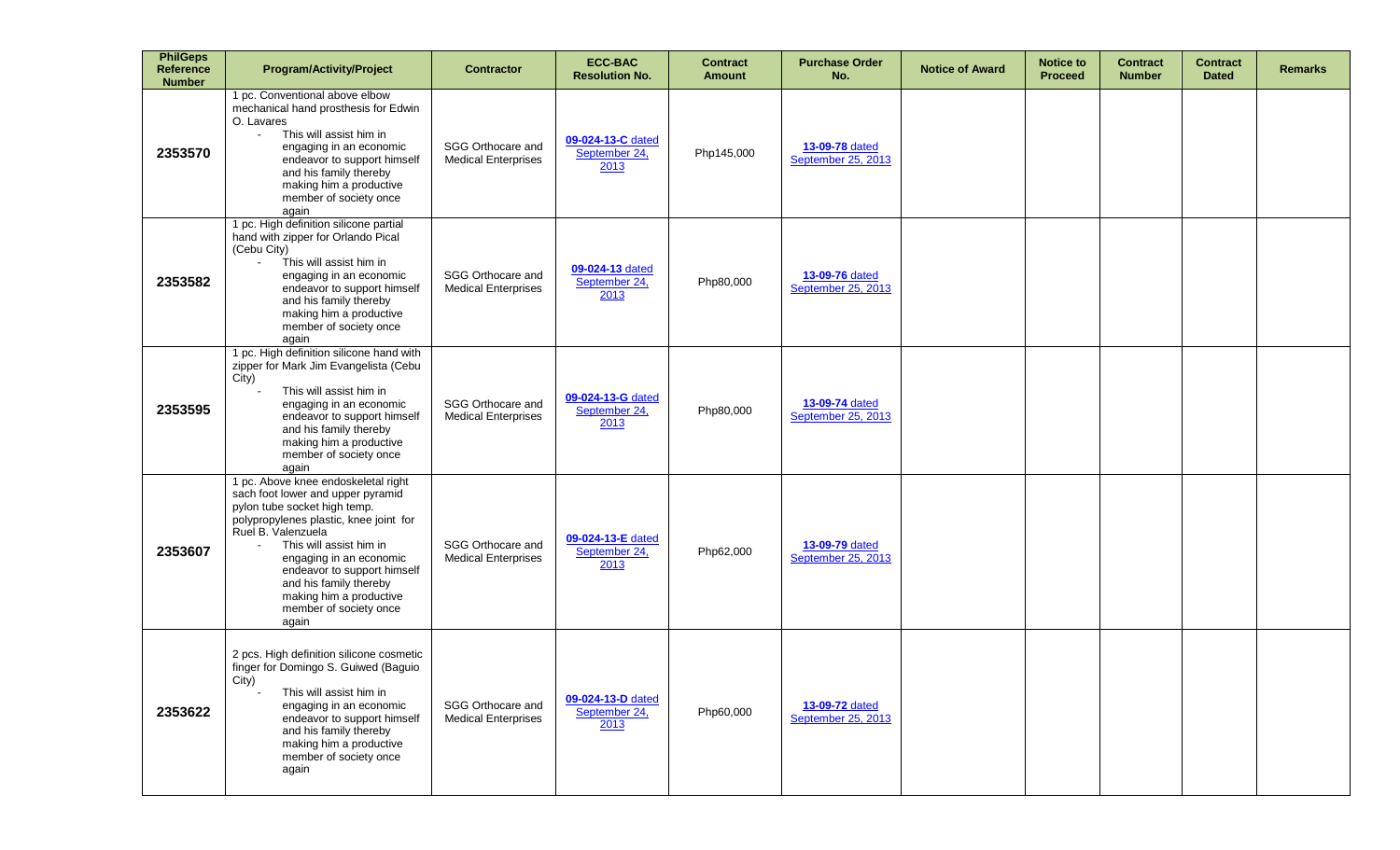| <b>PhilGeps</b><br><b>Reference</b><br><b>Number</b> | <b>Program/Activity/Project</b>                                                                                                                                                                                                                                                                                                                            | <b>Contractor</b>                               | <b>ECC-BAC</b><br><b>Resolution No.</b>                                          | <b>Contract</b><br><b>Amount</b> | <b>Purchase Order</b><br>No.         | <b>Notice of Award</b> | <b>Notice to</b><br><b>Proceed</b> | <b>Contract</b><br><b>Number</b> | <b>Contract</b><br><b>Dated</b> | <b>Remarks</b>                                                     |
|------------------------------------------------------|------------------------------------------------------------------------------------------------------------------------------------------------------------------------------------------------------------------------------------------------------------------------------------------------------------------------------------------------------------|-------------------------------------------------|----------------------------------------------------------------------------------|----------------------------------|--------------------------------------|------------------------|------------------------------------|----------------------------------|---------------------------------|--------------------------------------------------------------------|
| 2353638                                              | 1 pc. High definition silicone partial<br>hand with zipper for Teodolfo Wasquin<br>(Cebu City)<br>This will assist him in<br>$\mathbf{r}$<br>engaging in an economic<br>endeavor to support himself<br>and his family thereby<br>making him a productive<br>member of society once<br>again                                                                | SGG Orthocare and<br><b>Medical Enterprises</b> | 09-024-13-A dated<br>September 24,<br>2013                                       | Php80,000                        | 13-09-75 dated<br>September 25, 2013 |                        |                                    |                                  |                                 |                                                                    |
| 2353663                                              | 1 pc. High definition silicone partial<br>hand with zipper for Willaim Ribon<br>(Baguio City)<br>This will assist him in<br>engaging in an economic<br>endeavor to support himself<br>and his family thereby<br>making him a productive<br>member of society once<br>again                                                                                 | SGG Orthocare and<br><b>Medical Enterprises</b> | 09-024-13-F dated<br>September 24,<br>2013                                       | Php75,000                        | 13-09-73 dated<br>September 25, 2013 |                        |                                    |                                  |                                 |                                                                    |
| 2356906                                              | 1 unit Printer<br>To be used for various IPAD<br>activities                                                                                                                                                                                                                                                                                                | <b>RLink Business</b><br>Solutions, Inc.        | 09-020-13-B<br>dated September<br>20, 2013                                       | Php12,650                        | 13-10-86 dated<br>October 2, 2013    |                        |                                    |                                  |                                 |                                                                    |
| 2356974                                              | 1 pc. Above knee endoskeletal right<br>sach foot lower and upper pyramid<br>pylon tube socket high temp.<br>polypropylenes plastic, knee joint for<br>Ronnel Miguel Tolentino<br>This will assist him in<br>engaging in an economic<br>endeavor to support himself<br>and his family thereby<br>making him a productive<br>member of society once<br>again | SGG Orthocare and<br><b>Medical Enterprises</b> | 09-024-13-B dated<br>September 24,<br>2013                                       | Php62,000                        | 13-09-77 dated<br>September 25, 2013 |                        |                                    |                                  |                                 |                                                                    |
| 2370875                                              | 5,000 pcs. Printing of ECC Handbook<br>(P.D. 626 as amended)<br>To intensify awareness on<br>ECP program/advocacy                                                                                                                                                                                                                                          | Zurbano Publishing &<br>Printing Corp.          | 09-020-13-A dated<br>September 20,<br>2013                                       | Php40,000                        | 13-09-80 dated<br>September 25, 2013 |                        |                                    |                                  |                                 |                                                                    |
| 2371439                                              | 2 units Lapel at Php5,000<br>3 units Wireless microphone at<br>Php10,000<br>To be used for various IPAD activities                                                                                                                                                                                                                                         | Maitilink Systems,<br>Inc.                      | 10-02-13-A dated<br>October 2, 2013<br><b>10-17-13 dated</b><br>October 17, 2013 | Php12,000                        | 13-10-87 dated<br>October 4, 2013    |                        |                                    |                                  |                                 | Failure of the<br>winning bidder<br>to supply the<br>required item |
| 2371555                                              | Service and Maintenance of termites<br>treatment rodents and pest control,<br>includes technical labor, chemicals,<br>tools and equipments for one (1) year<br>of ECC building<br>To maintain the clean and healthy<br>workplace of ECC building to avoid<br>damages to office supplies and<br>equipments                                                  | Power House Pest<br><b>Control Services</b>     | 10-09-13 dated<br>October 9, 2013                                                | Php109,000                       | 13-10-95 dated<br>October 23, 2013   |                        |                                    | 13-12-44                         | December<br>18, 2013            |                                                                    |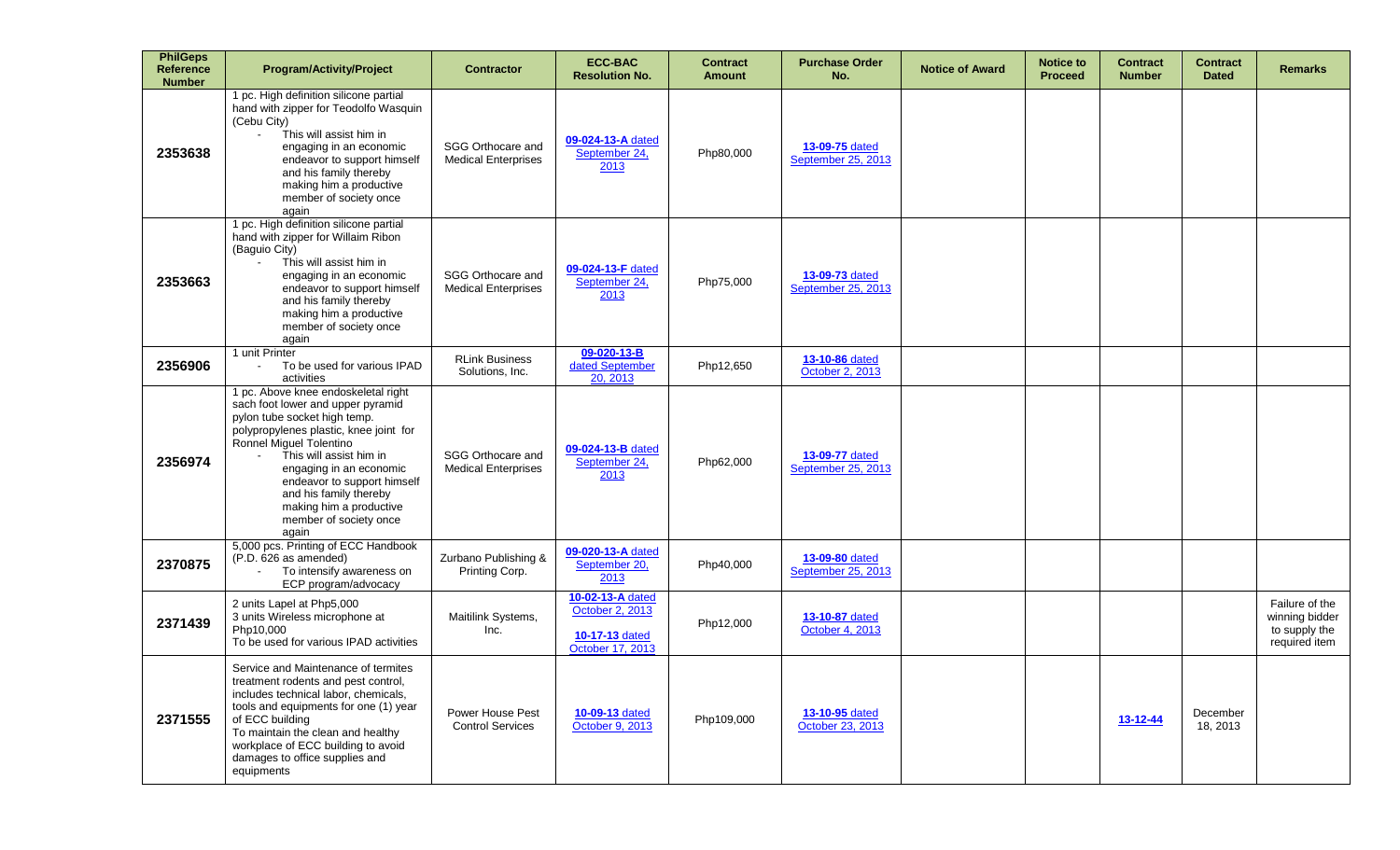| <b>PhilGeps</b><br><b>Reference</b><br><b>Number</b> | <b>Program/Activity/Project</b>                                                                                                                                                                                                                       | <b>Contractor</b>                                      | <b>ECC-BAC</b><br><b>Resolution No.</b>   | <b>Contract</b><br><b>Amount</b> | <b>Purchase Order</b><br>No.        | <b>Notice of Award</b>   | <b>Notice to</b><br><b>Proceed</b> | <b>Contract</b><br><b>Number</b> | <b>Contract</b><br><b>Dated</b> | <b>Remarks</b> |
|------------------------------------------------------|-------------------------------------------------------------------------------------------------------------------------------------------------------------------------------------------------------------------------------------------------------|--------------------------------------------------------|-------------------------------------------|----------------------------------|-------------------------------------|--------------------------|------------------------------------|----------------------------------|---------------------------------|----------------|
| 2386634                                              | 20 units Refill of existing 10 lbs. fire<br>extinguisher ABC Dry chemical<br>(Stored pressure type)<br>To refill the existing expired fire<br>extinguisher and to comply with the<br>recommendation of Makati Fire<br>Station, Makati City            | Dacrisdeek<br>Enterprises                              | 10-09-13A dated<br>October 9, 2013        | Php10,000                        | 13-10-94 dated<br>October 23, 2013  |                          |                                    |                                  |                                 |                |
| 2393113                                              | 1 pc. High definition partial hand for<br>Dorendo Banting<br>This will assist him in<br>$\sim$<br>engaging in an economic<br>endeavor to support himself<br>and his family thereby<br>making him a productive<br>member of society once<br>again      | SGG Orthocare and<br><b>Medical Enterprises</b>        | 10-09-13C dated<br>October 23, 2013       | Php70,000                        | 13-10-93 dated<br>October 23, 2013  |                          |                                    |                                  |                                 |                |
| 2398643                                              | Provision of Janitorial and Clerical<br>Service for CY 2014                                                                                                                                                                                           | Villaseran<br>Maintenance Service<br>Corp.             | 01-03-14 dated<br><b>January 3, 2014</b>  | Php3,166,840.80                  |                                     | <b>February 24, 2014</b> | <b>February</b><br>28, 2014        | 14-03-16                         | March 5,<br>2014                |                |
| 2402822                                              | 1 pc. Above knee prosthesis for<br>Eugene Lambino<br>This will assist him in<br>$\sim$<br>engaging in an economic<br>endeavor to support himself<br>and his family thereby<br>making him a productive<br>member of society once<br>again              | SGG Orthocare and<br><b>Medical Enterprises</b>        | 10-24-13 dated<br>October 24, 2013        | Php62,000                        | 13-10-98 dated<br>October 30, 2013  |                          |                                    |                                  |                                 |                |
| 2402846                                              | 1 pc. High definition silicone index<br>finger, left for Rickson Loterte<br>This will assist him in<br>engaging in an economic<br>endeavor to support himself<br>and his family thereby<br>making him a productive<br>member of society once<br>again | <b>SGG Orthocare and</b><br><b>Medical Enterprises</b> | <b>10-18-13 dated</b><br>October 18, 2013 | Php25,000                        | 13-10-92 dated<br>October 23, 2013  |                          |                                    |                                  |                                 |                |
| 2415410                                              | 1 pc. High definition silicone cosmetic<br>finger for Jesus Bacomo<br>This will assist him in<br>engaging in an economic<br>endeavor to support himself<br>and his family thereby<br>making him a productive<br>member of society once<br>again       | SGG Orthocare and<br><b>Medical Enterprises</b>        | 11-07-13 dated<br>November 5, 2013        | Php30,000                        | 13-11-102 dated<br>November 7, 2013 |                          |                                    |                                  |                                 |                |
| 2415435                                              | 1 pc. Wrist disarticulation cosmetic<br>hand silicone glove for Rommel<br>Robles                                                                                                                                                                      | SGG Orthocare and<br><b>Medical Enterprises</b>        | 11-06-13 dated<br>November 5, 2013        | Php90,000                        | 13-11-100 dated<br>November 7, 2013 |                          |                                    |                                  |                                 |                |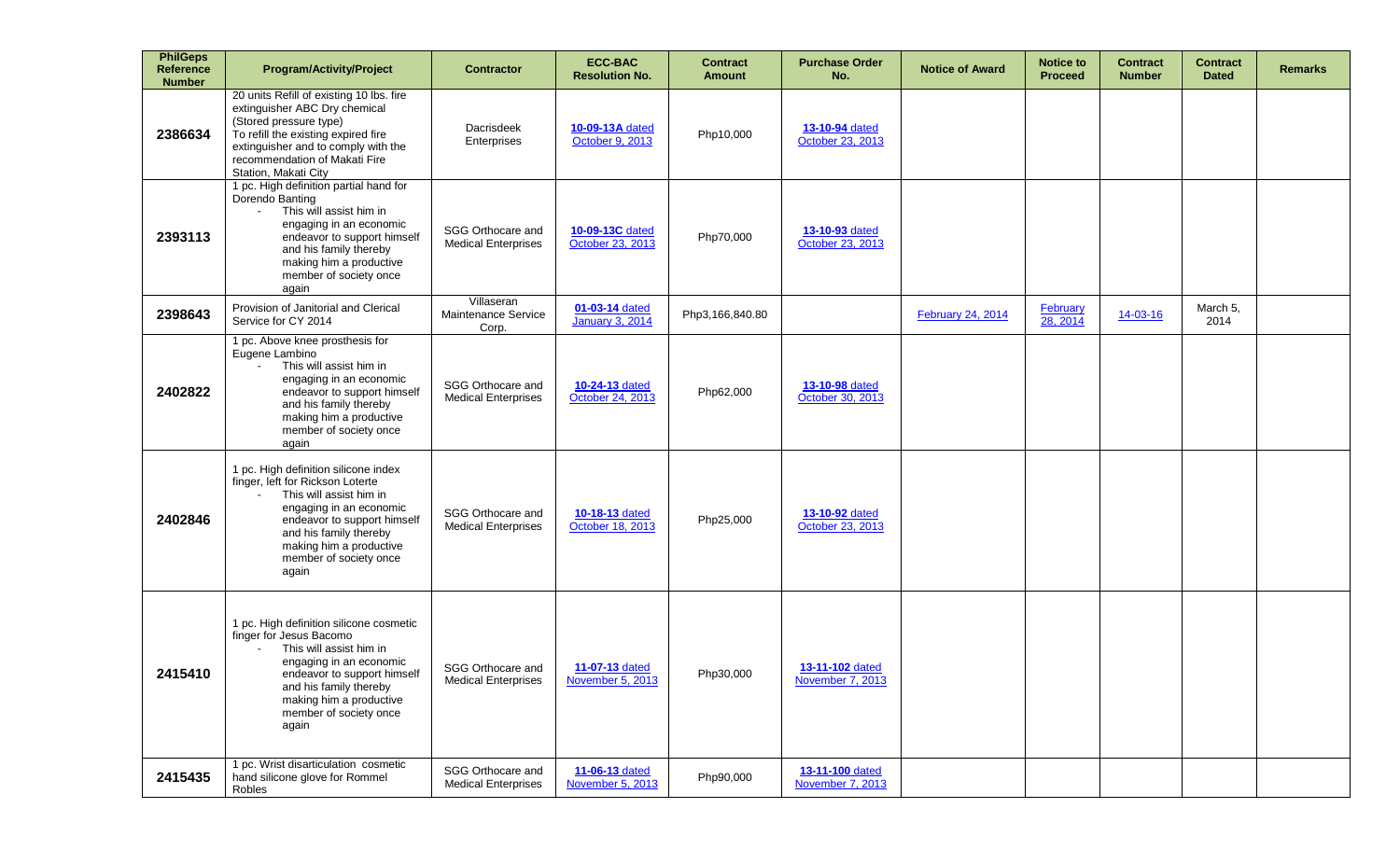| <b>PhilGeps</b><br>Reference<br><b>Number</b> | <b>Program/Activity/Project</b>                                                                                                                                                                                                                                                        | <b>Contractor</b>                               | <b>ECC-BAC</b><br><b>Resolution No.</b> | <b>Contract</b><br><b>Amount</b> | <b>Purchase Order</b><br>No.                | <b>Notice of Award</b> | <b>Notice to</b><br><b>Proceed</b> | <b>Contract</b><br><b>Number</b> | <b>Contract</b><br><b>Dated</b> | <b>Remarks</b>              |
|-----------------------------------------------|----------------------------------------------------------------------------------------------------------------------------------------------------------------------------------------------------------------------------------------------------------------------------------------|-------------------------------------------------|-----------------------------------------|----------------------------------|---------------------------------------------|------------------------|------------------------------------|----------------------------------|---------------------------------|-----------------------------|
|                                               | This will assist him in<br>engaging in an economic<br>endeavor to support himself<br>and his family thereby<br>making him a productive<br>member of society once<br>again                                                                                                              |                                                 |                                         |                                  |                                             |                        |                                    |                                  |                                 |                             |
| 2425156                                       | 3 pcs. High definition silicone finger<br>(ring, middle and index) for Jonjon<br>Anasan<br>This will assist him in<br>$\blacksquare$<br>engaging in an economic<br>endeavor to support himself<br>and his family thereby<br>making him a productive<br>member of society once<br>again | SGG Orthocare and<br><b>Medical Enterprises</b> | 11-05-13 dated<br>November 5, 2013      | Php90,000                        | 13-11-101 dated<br>November 7, 2013         |                        |                                    |                                  |                                 |                             |
| 2425421                                       | 1 unit Digital camera<br>For ECC Advocacy activities<br>$\sim$                                                                                                                                                                                                                         | K.O.B.S Customers<br>First Trading Inc.         | 11-09-13 dated<br>November 8, 2013      | Php38,168.88                     | 13-11-106 dated<br>November 11, 2013        |                        |                                    |                                  |                                 |                             |
| 2426282                                       | 4,000 pcs. Printing of ECC Comics<br>(Volume 2) at Php13.43<br>To intensify information<br>$\blacksquare$<br>dissemination                                                                                                                                                             | <b>Gilcor Printing Press</b>                    | 11-08-13 dated<br>November 8, 2013      | Php43,400.00                     | 13-11-107 dated<br>November 11, 2013        |                        |                                    |                                  |                                 |                             |
| 2440247                                       | 3 pcs. High definition silicone finger<br>(ring, middle and index) for Alfredo<br>Gulferec<br>This will assist him in<br>engaging in an economic<br>endeavor to support himself<br>and his family thereby<br>making him a productive<br>member of society once<br>again                | SGG Orthocare and<br><b>Medical Enterprises</b> | 11-14-13 dated<br>November 18, 2013     | Php90,000                        | 13-11-112 dated<br>November 25, 2013        |                        |                                    |                                  |                                 | For signature of<br>the BAC |
| 2440273                                       | 1 pc. High definition silicone finger for<br>Roberto Quintia<br>This will assist him in<br>engaging in an economic<br>endeavor to support himself<br>and his family thereby<br>making him a productive<br>member of society once<br>again                                              | SGG Orthocare and<br><b>Medical Enterprises</b> | 11-13-13 dated<br>November 18, 2013     | Php30,000                        | <b>13-11-111 dated</b><br>November 25, 2013 |                        |                                    |                                  |                                 | For signature of<br>the BAC |
| 2445486                                       | 1 pc. Below the knee prosthesis for<br>Jackson Nermal<br>This will assist him in<br>$\blacksquare$                                                                                                                                                                                     | SGG Orthocare and<br><b>Medical Enterprises</b> | 11-27-13A dated<br>November 28, 2013    | Php35,000                        | 13-12-114 dated<br>December 2, 2013         |                        |                                    |                                  |                                 | For signature of<br>the BAC |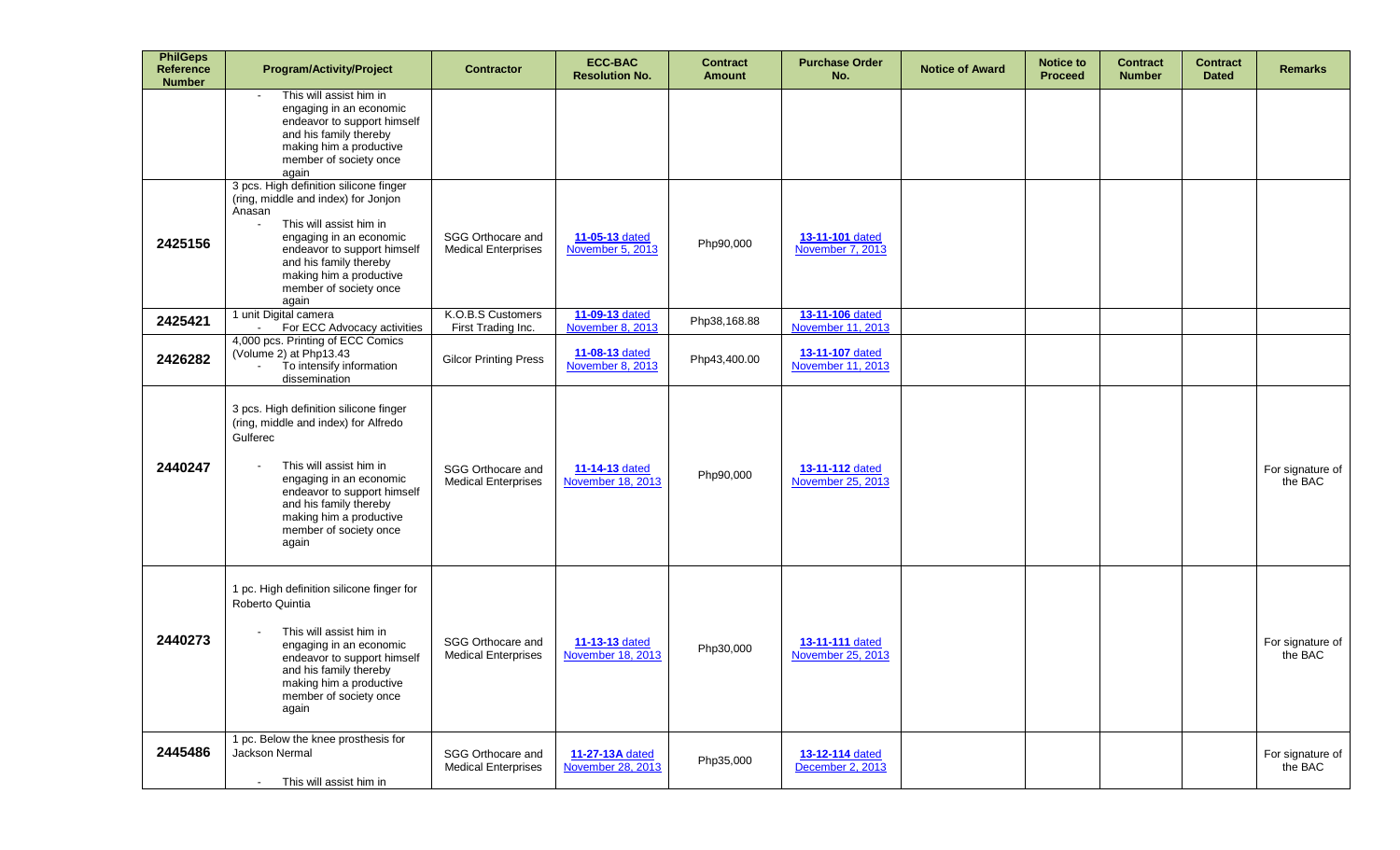| <b>PhilGeps</b><br><b>Reference</b><br><b>Number</b> | <b>Program/Activity/Project</b>                                                                                                                                                                                                                              | <b>Contractor</b>                               | <b>ECC-BAC</b><br><b>Resolution No.</b>  | <b>Contract</b><br><b>Amount</b> | <b>Purchase Order</b><br>No.         | <b>Notice of Award</b> | <b>Notice to</b><br><b>Proceed</b> | <b>Contract</b><br><b>Number</b> | <b>Contract</b><br><b>Dated</b> | <b>Remarks</b> |
|------------------------------------------------------|--------------------------------------------------------------------------------------------------------------------------------------------------------------------------------------------------------------------------------------------------------------|-------------------------------------------------|------------------------------------------|----------------------------------|--------------------------------------|------------------------|------------------------------------|----------------------------------|---------------------------------|----------------|
|                                                      | engaging in an economic<br>endeavor to support himself<br>and his family thereby<br>making him a productive<br>member of society once<br>again                                                                                                               |                                                 |                                          |                                  |                                      |                        |                                    |                                  |                                 |                |
| 2453969                                              | 1 pc. Below the knee prosthesis for<br>Rodante Manansala<br>This will assist him in<br>engaging in an economic<br>endeavor to support himself<br>and his family thereby<br>making him a productive<br>member of society once<br>again                        | SGG Orthocare and<br><b>Medical Enterprises</b> | 11-27-13 dated<br>November 27, 2013      | Php40,000                        | 13-12-115 dated<br>December 2, 2013  |                        |                                    |                                  |                                 |                |
| 2462976                                              | 1 pc. Below the knee prosthesis for<br><b>Ruben Gutierrez</b><br>This will assist him in<br>$\blacksquare$<br>engaging in an economic<br>endeavor to support himself<br>and his family thereby<br>making him a productive<br>member of society once<br>again | SGG Orthocare and<br><b>Medical Enterprises</b> | 12-05-13 dated<br>December 5, 2013       | Php40,000                        | 13-12-122 dated<br>December 16, 2013 |                        |                                    |                                  |                                 |                |
| 2470338                                              | 20,000 pcs. Printing of ECC Posters<br>To increase awareness on<br>the ECP                                                                                                                                                                                   | Zurbano Publishing &<br>Printing Corp.          | 12-06-13 dated<br>December 6, 2013       | Php106,000                       | 13-12-123 dated<br>December 16, 2013 |                        |                                    |                                  |                                 |                |
| 2481387                                              | 1 pc. High definition silicone index<br>finger for Jennifer Santos<br>This will assist her in<br>engaging in an economic<br>endeavor to support herself<br>and her family thereby<br>making her a productive<br>member of society once<br>again              | SGG Orthocare and<br><b>Medical Enterprises</b> | 01-02-14 dated<br><b>January 2, 2104</b> | Php30,000                        | 13-12-127 dated<br>December 27, 2013 |                        |                                    |                                  |                                 |                |
| 2481502                                              | Supply and installation of one (1) unit<br>5TR Floor Mounted Air-conditioning<br>unit<br>For installation in ECC<br>Server Room                                                                                                                              | K.O.B.S. Customers<br>First Trading Inc.        | 12-19-13 dated<br>December 19, 2013      | Php126,688.88                    | 13-12-125 dated<br>December 23, 2013 |                        |                                    |                                  |                                 |                |
| 2485078                                              | 200,000 pcs. Printing of ECC flyers<br>Reprinting of ECC flyers to<br>replenish materials for<br>information dissemination                                                                                                                                   | Innovation<br>Printshoppe, Inc.                 | 12-27-13 dated<br>December 27, 2013      | Php120,000.00                    | 13-12-128 dated<br>December 27, 2013 |                        |                                    |                                  |                                 |                |